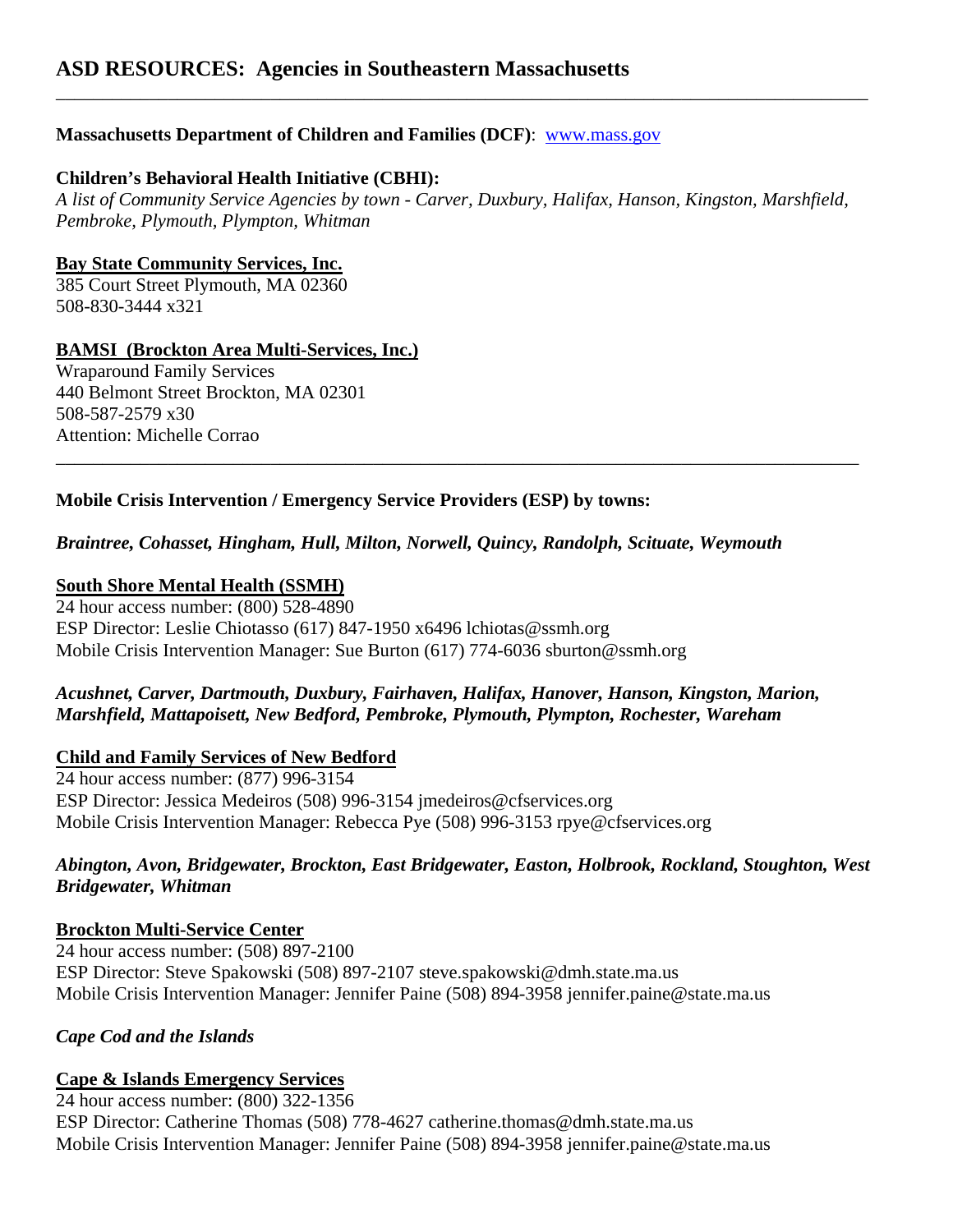# *Attleboro, Berkley, Dighton, Lakeville, Mansfield, Middleborough, North Attleboro, Norton, Raynham, Rehoboth, Seekonk, Taunton*

#### **Norton Emergency Services**

24 hour access number: (800) 660-4300 ESP Director: Merleen Mills (508) 285-8048 merleen.a.mills@state.ma.us Mobile Crisis Intervention Manager: Jennifer Paine (508) 894-3958 [jennifer.paine@state.ma.us](mailto:jennifer.paine@state.ma.us) \_\_\_\_\_\_\_\_\_\_\_\_\_\_\_\_\_\_\_\_\_\_\_\_\_\_\_\_\_\_\_\_\_\_\_\_\_\_\_\_\_\_\_\_\_\_\_\_\_\_\_\_\_\_\_\_\_\_\_\_\_\_\_\_\_\_\_\_\_\_\_\_\_\_\_\_\_\_\_\_\_\_\_\_\_\_\_\_\_

#### **Massachusetts Department of Developmental Services:** [www.mass.gov/dds](http://www.mass.gov/dds)

#### **Autism Waiver Program**

*This Home and Community-Based Services (HCBS) Waiver Program is a Medicaid program designed to provide services to help children with autism to remain in their homes and actively participate in their families and in their communities. This Waiver Program is designed to provide one-to-one behavioral, social and communication based interventions through a service called Expanded Habilitation, Education. The waiver also provides related support services such as community integration activities and respite. The waiver will serve about 100 children under the age of 9, with an autism spectrum disorder, who meet the eligibility criteria for the Waiver Program.* 

#### **Massachusetts Department of Public Health** [www.mass.gov](http://www.mass.gov/)

#### **Personal Care Attendant (PCA)**

To determine eligibility, call MassHealth Customer Service at 1-800-841-2900 for the most up-to-date Personal Care Management (PCM) agency contact list

### **Aspergers Association of New England (AANE)** [www.aane.org](http://www.aane.org/)

(yearly membership fee \$35.00)

AANE is committed to providing a supportive, understanding community for individuals, families and professionals throughout New England. Although Aspergers Syndrome is AANE's primary focus, they also offer support and services to individuals with similar neurological conditions, such as High Functioning Autism (HFA), PDD-NOS, and Non-Verbal Learning Disability (NVLD/NLD).

### **Massachusetts General's Youth Care Program** [www.massgeneral.org/youthcare](http://www.massgeneral.org/youthcare)

YouthCare is a highly successful therapeutically-based program that focuses on helping children with Asperger's syndrome, non-verbal learning disabilities, high functioning autism and related challenges to develop social skills. YouthCare believes that children are best able learn social skills and other behavioral strategies within a group setting. They therefore, offer therapeutic support through group participation in recreational, social and educational activities.

#### **Community Autism Resources** [www.community-autism-resources.com](http://www.community-autism-resources.com/)

#### Tel: 508-379-0371

Families and professionals strengthened by the experience of Autism in their lives, dedicated to supporting individuals with ASD and their families. Their commitment to sharing knowledge, information, and enhancing skills will enable persons with autism to live satisfying and fulfilling lives within the community.

Community Autism Resources (CAR) is a Southeastern Massachusetts, Cape and the Islands, based Autism Spectrum Disorder (ASD) project.

Services Include:

- Clinics
- Visual System Clinics
- Computer Clinics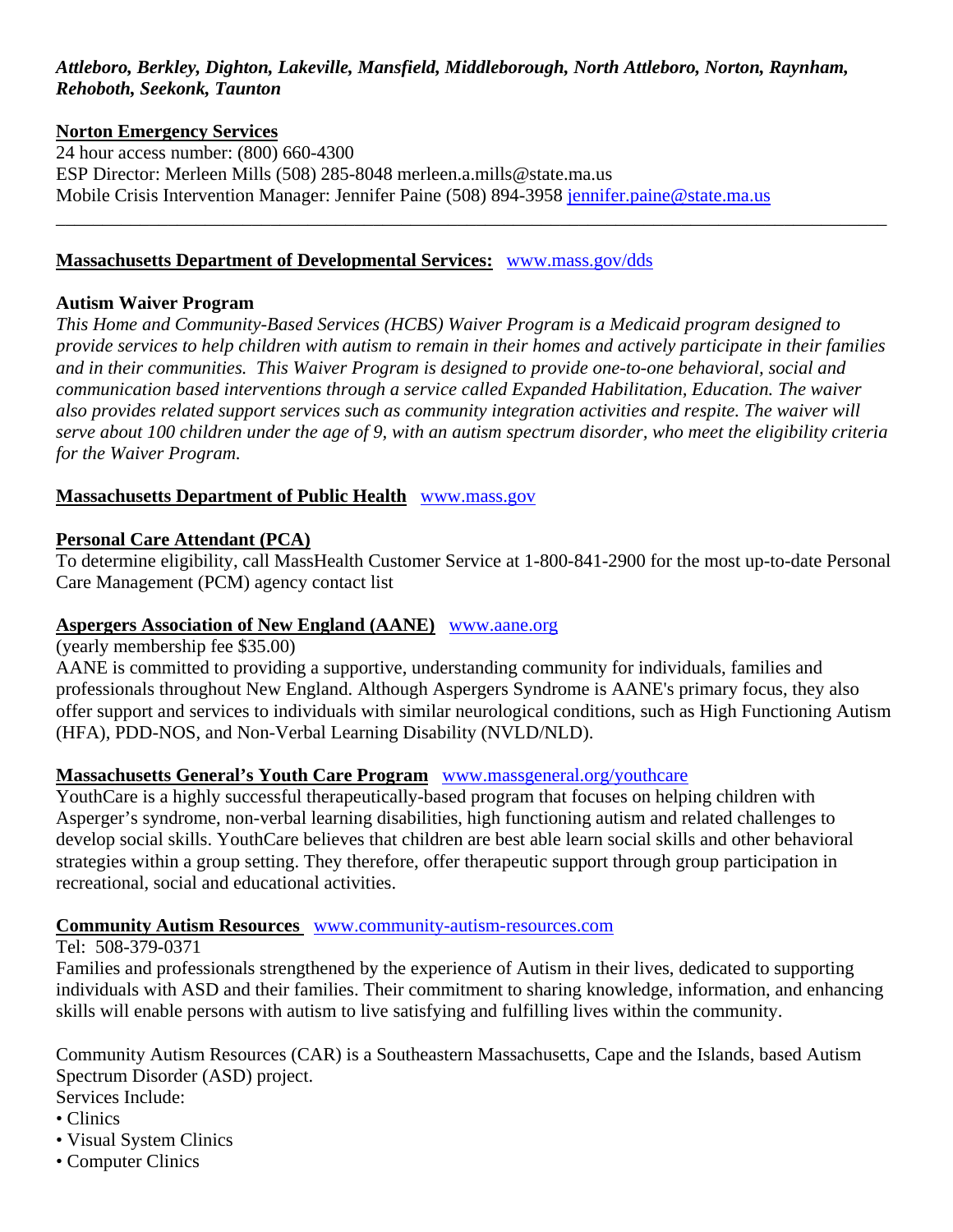- Fun Groups
- Field trips
- visiting lecturers
- ASD courses
- a lending library
- referral services
- Conferences
- an ASD bulletin board of statewide ASD events
- the ASD Symposium
- and more!

# **Best Buddies** [www.bestbuddiesma.org](http://www.bestbuddiesma.org/)

Boston Office: (617) 778-0522

Best Buddies introduces socialization opportunities and job coaching, providing the necessary tools for people with intellectual disabilities to become more independent and, consequently, more included in the community.

# **Cape Cod Challenger Club, Inc**. [www.capecodchallenger.org](http://www.capecodchallenger.org/)

The mission of the Cape Cod Challenger Club is to enrich the quality of life for children and young adults with physical and/or developmental disabilities by providing them with the opportunity to participate in a variety of athletic, recreational and social activities that most often are not available to them under typical circumstances.

The emphasis of the program is placed on active participation and not on competition. The goal is to provide all participants with the opportunity for personal growth and development. The Cape Cod Challenger Group efforts are aimed at fostering self-confidence and self-esteem in a supportive and encouraging environment, an environment our Kids otherwise would not have the chance to participate under normal circumstances.

In order to accomplish these goals, the Cape Cod Challenger Club partners up with existing national, local and community-based sports and recreation providers. Working with our partner organizations, we utilize their most valuable resource, their participants. Able-bodied athletes volunteer to become mentors, or "buddies", to our special needs members, helping to provide strong role models for our players. In return, those volunteers who assist with the program learn valuable lessons about character development, respect and compassion, and as a consequence build positive perceptions of individuals with disabilities.

Over time, the bond developed between the Cape Cod Challenger Club players and their buddies evolves into a positive life-long experience impacting on both groups, enriching the lives of all those involved and strengthening our community.

Cape Cod Challenger Club, Inc. Amy Lipkind, President 418 Bumps River Road amy@capecodchallenger.org Osterville, MA 02655 Tel: 508-420-6950 Fax: 508-420-6959

### Challenger League Programs:

Challenger League programs provide the opportunity for children with special needs to play and participate in group sports, such as basketball, soccer and baseball, within varying towns. The goal is to provide a comfortable environment for the individuals, without the pressures and competition often associated with traditional sports teams. The emphasis is on fun, exercise and sportsmanship.

Most programs also provide typical siblings, peers and parents, opportunities to share the joys of a positive sporting experience with the children with disabilities, who might never have considered playing otherwise.